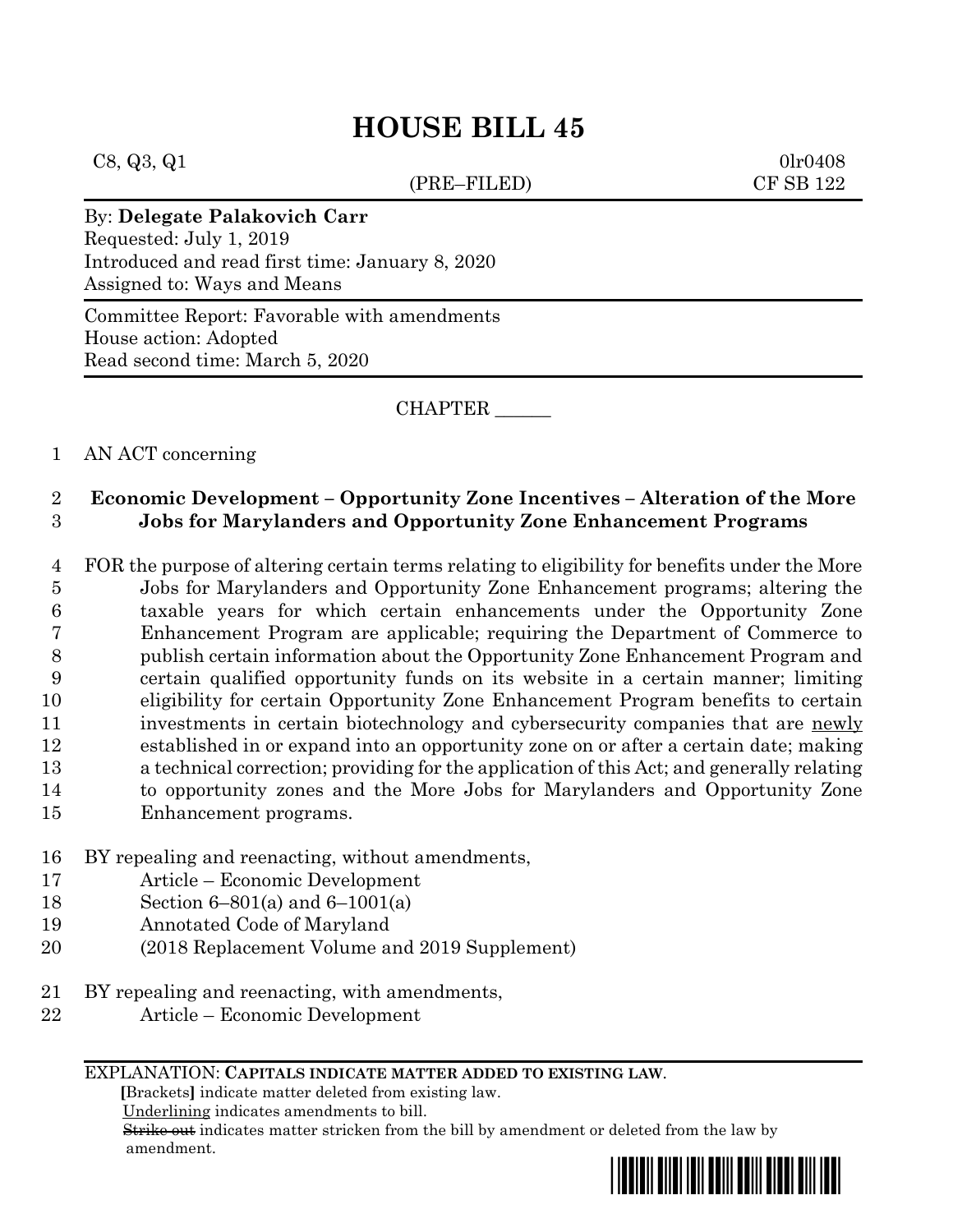| $\mathbf{1}$<br>$\overline{2}$<br>3 | Section 6-801(c), 6-1001(b), 6-1002, 6-1006, and 6-1007<br>Annotated Code of Maryland<br>(2018 Replacement Volume and 2019 Supplement)                                                                                                                                    |
|-------------------------------------|---------------------------------------------------------------------------------------------------------------------------------------------------------------------------------------------------------------------------------------------------------------------------|
| 4<br>$\overline{5}$<br>6<br>7<br>8  | BY repealing and reenacting, without amendments,<br>Article – Tax – Property<br>Section $9-110(a)(1)$<br>Annotated Code of Maryland<br>(2019 Replacement Volume)                                                                                                          |
| 9<br>10<br>11<br>$12\,$<br>13       | BY repealing<br>$Article - Tax - Property$<br>Section $9-110(a)(5)$<br>Annotated Code of Maryland<br>(2019 Replacement Volume)                                                                                                                                            |
| 14<br>15<br>16<br>17<br>18          | BY repealing and reenacting, with amendments,<br>$Article - Tax - Property$<br>Section $9-110(a)(6)$ through $(8)$<br>Annotated Code of Maryland<br>(2019 Replacement Volume)                                                                                             |
| 19<br>$20\,$                        | SECTION 1. BE IT ENACTED BY THE GENERAL ASSEMBLY OF MARYLAND,<br>That the Laws of Maryland read as follows:                                                                                                                                                               |
| 21                                  | <b>Article - Economic Development</b>                                                                                                                                                                                                                                     |
| 22                                  | $6 - 801.$                                                                                                                                                                                                                                                                |
| $23\,$                              | In this subtitle the following words have the meanings indicated.<br>(a)                                                                                                                                                                                                  |
| 24<br>25                            | $\left( \mathrm{c}\right)$<br>(1)<br>"Business entity" means a person conducting or operating a trade or<br>business that is:                                                                                                                                             |
| 26<br>$27\,$<br>28<br>29            | primarily engaged in activities that, in accordance with the<br>(i)<br>North American Industrial Classification System (NAICS), United States Manual, United<br>States Office of Management and Budget, 2012 Edition, would be included in Sector 31, 32,<br>or $33$ ; or |
| 30                                  | located in an opportunity zone.<br>(ii)                                                                                                                                                                                                                                   |
| 31                                  | (2)<br>"Business entity" does not include:                                                                                                                                                                                                                                |
| 32<br>33                            | a refiner, as defined in $\S$ 10–101 of the Business Regulation<br>(i)<br>Article; [or]                                                                                                                                                                                   |
| 34                                  | (ii)<br>a person conducting or operating a trade or business that is:                                                                                                                                                                                                     |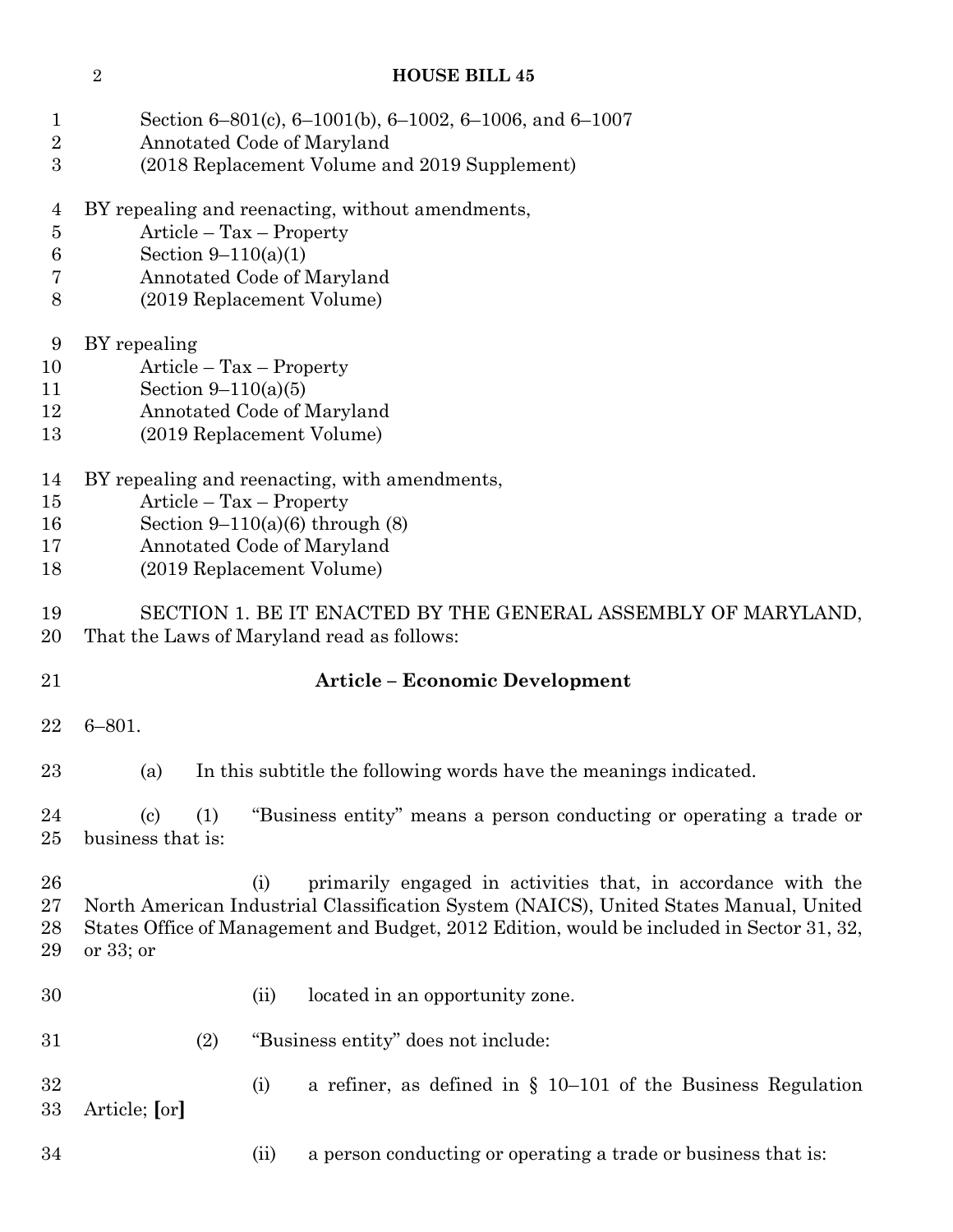# **HOUSE BILL 45** 3

| $\mathbf 1$<br>$\overline{2}$ | providing adult entertainment, as determined by the<br>1.<br>Department;                                                                                                                         |
|-------------------------------|--------------------------------------------------------------------------------------------------------------------------------------------------------------------------------------------------|
| 3<br>4                        | 2.<br>primarily engaged in retail activities, unless the person is<br>operating a grocery store located in an opportunity zone; or                                                               |
| $\overline{5}$<br>6           | 3.<br>primarily engaged in the sale or distribution of alcoholic<br>beverages; OR                                                                                                                |
| 7                             | (III)<br>THE FOLLOWING ENTITIES:                                                                                                                                                                 |
| 8<br>9                        | 1.<br>A PRIVATE OR COMMERCIAL GOLF COURSE<br><b>OR</b><br><b>COUNTRY CLUB;</b>                                                                                                                   |
| 10                            | 2.<br>A TANNING SALON; OR                                                                                                                                                                        |
| 11                            | 3.<br><del>AASSAGE PARLOR: OR</del>                                                                                                                                                              |
| 12                            | A BAIL BONDSMAN.<br>$\frac{4}{1}$                                                                                                                                                                |
| 13                            | $6 - 1001.$                                                                                                                                                                                      |
| 14                            | In this subtitle the following words have the meanings indicated.<br>(a)                                                                                                                         |
| 15<br>16<br>17                | "Level 1 opportunity zone enhancement" means an enhanced tax credit under<br>(b)<br>the Program for which a qualified opportunity zone business or qualified opportunity fund<br>is eligible if: |
| 18                            | (1)<br>the following information is provided to the Department:                                                                                                                                  |
| 19<br>20                      | $[(1)]$ $(I)$<br>the date of the qualified opportunity fund's investment in the<br>qualified opportunity zone business and the amount of the investment;                                         |
| 21                            | (II)<br>the total project or business investment, including any leverage;<br>$\left[ (2) \right]$                                                                                                |
| 22<br>23                      | (III) the address and census tract of the qualified opportunity zone<br>$\lceil(3)\rceil$<br>business and the qualified opportunity fund;                                                        |
| 24<br>25                      | the North American Industrial Classification System Code for<br>$\lceil(4)\rceil$<br>(IV)<br>the qualified opportunity zone business;                                                            |
| 26<br>27                      | $\left[ (5) \right]$ (V)<br>an impact report, including both qualitative and quantitative<br>data on the investment and, AS APPLICABLE, its progress TOWARD:                                     |
| 28                            | 1.<br><b>CREATING AND RETAINING JOBS;</b>                                                                                                                                                        |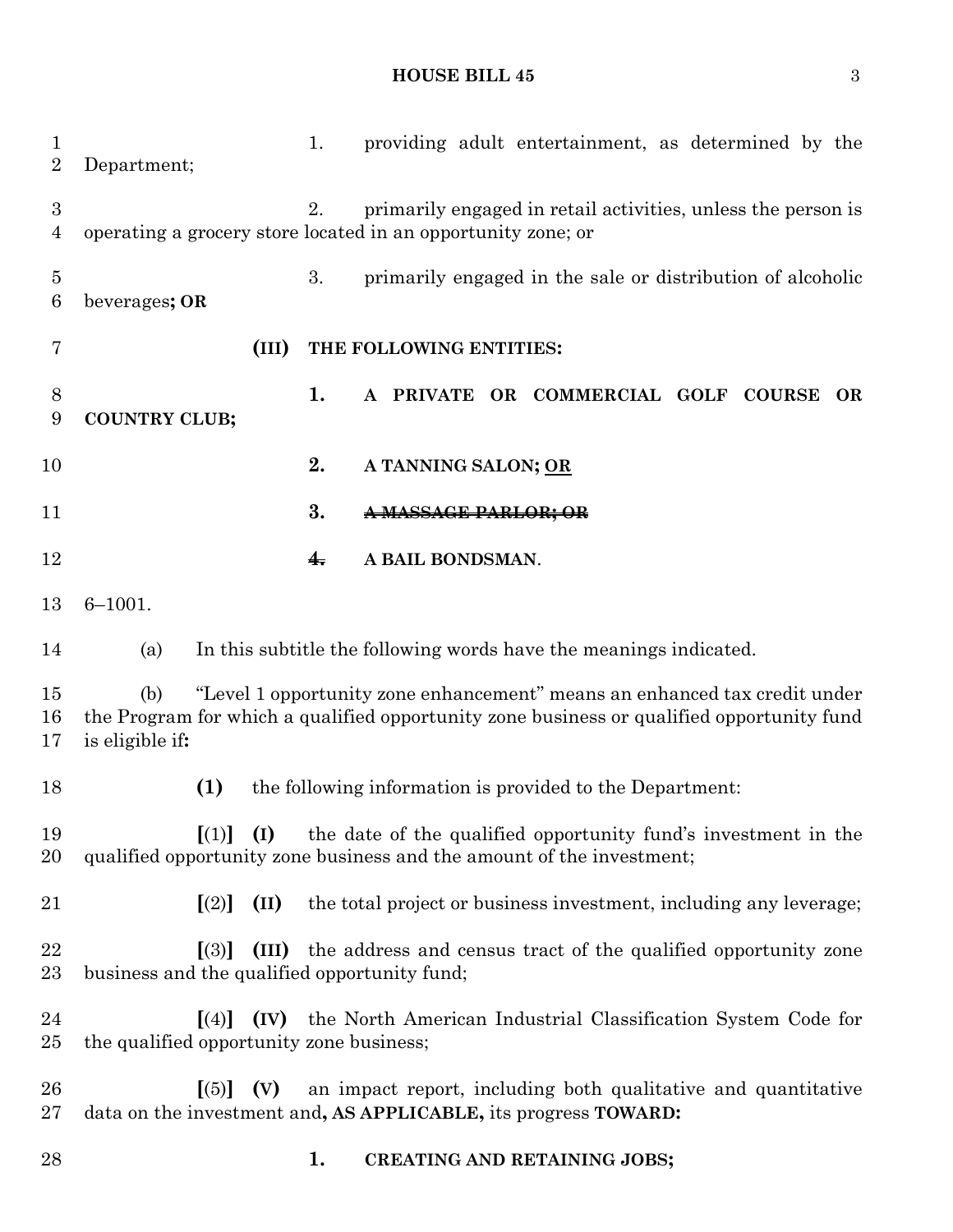**2. PROMOTING ENTREPRENEURSHIP, INCLUDING AMONG WOMEN– AND MINORITY–OWNED BUSINESSES; 3. PROVIDING AFFORDABLE HOUSING; 4. CREATING ACCESS TO HEALTHY FOOD; 5. PROMOTING ENVIRONMENTAL SUSTAINABILITY; AND 6. BENEFITING THE COMMUNITIES IN THE OPPORTUNITY ZONE IN A MANNER NOT OTHERWISE SPECIFIED IN THIS ITEM**; and **[**(6)**] (VI)** any other information requested by the Department that meets the transparency goals of the Program**; AND (2) FOR A QUALIFIED OPPORTUNITY ZONE BUSINESS LOCATED IN AN OPPORTUNITY ZONE IN A COUNTY WITH A MINIMUM WAGE THAT EXCEEDS THE STATE MINIMUM WAGE, THE QUALIFIED OPPORTUNITY ZONE BUSINESS PAYS TO EACH EMPLOYEE WAGES THAT EXCEED THE GREATER OF: (I) 120% OF THE STATE MINIMUM WAGE; OR (II) 120% OF THE COUNTY MINIMUM WAGE**. 6–1002. (a) There is an Opportunity Zone Enhancement Program in the Department. (b) **(1)** The Department shall administer the tax credit enhancements offered under the Program. **(2) THE ENHANCEMENTS OFFERED UNDER THE PROGRAM SHALL BE APPLICABLE TO ALL TAXABLE YEARS BEGINNING AFTER DECEMBER 31, 2018, BUT BEFORE JANUARY 1, 2022 2027.** (c) (1) The Department shall publish on its website information about the Program and information reported by a qualified opportunity fund receiving enhanced tax credits under the Program. (2) The information published on the website**: (I) SHALL BE ITEMIZED BY QUALIFIED OPPORTUNITY FUND ZONE;**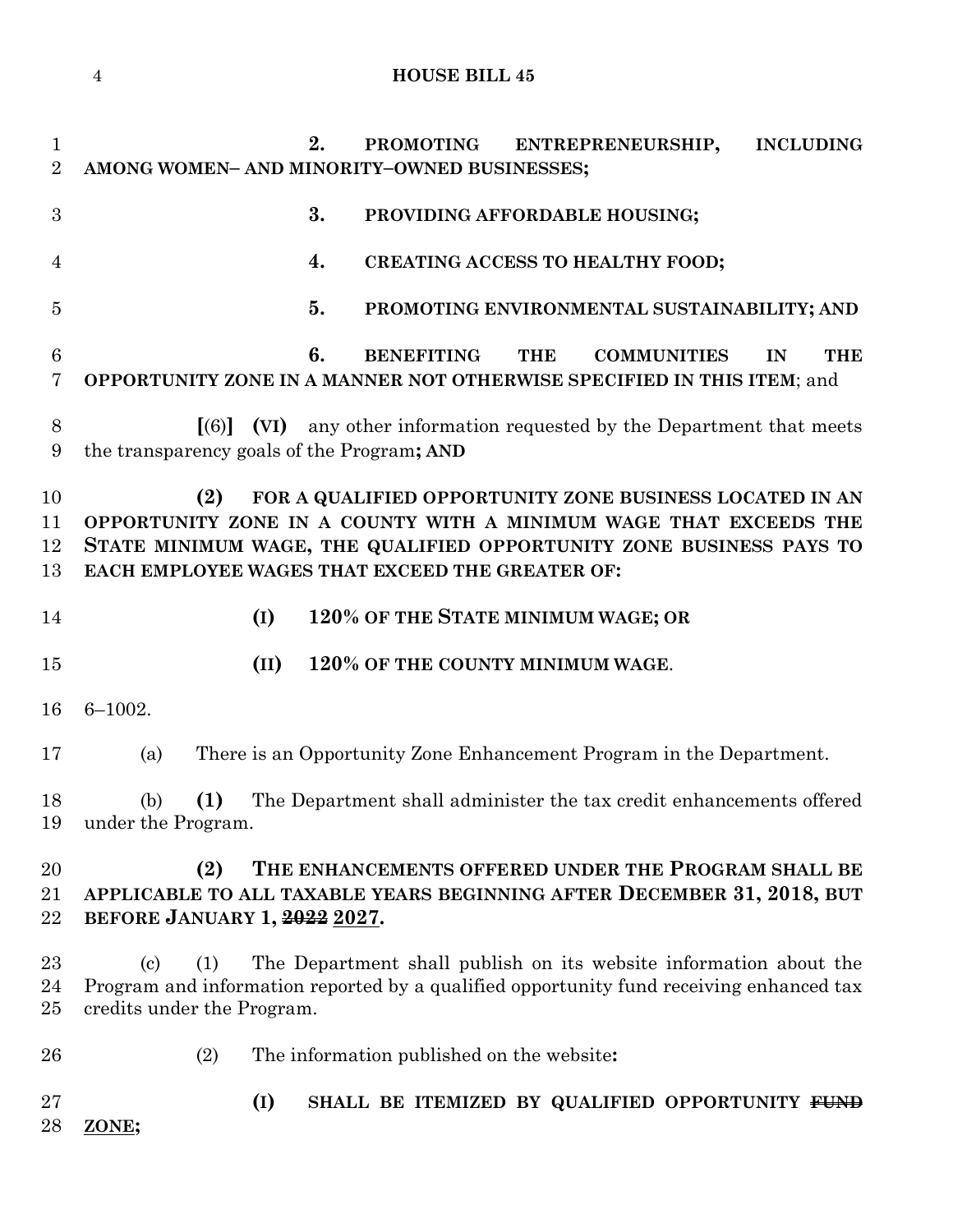#### **HOUSE BILL 45** 5

#### **(II) SHALL BE SUMMARIZED IN THE AGGREGATE; AND**

**(III)** may not include any proprietary or confidential information.

 (d) The Department, in consultation with the Department of Housing and Community Development, shall adopt regulations to carry out this subtitle, including criteria and procedures for determining eligibility for a Level 1 or Level 2 opportunity zone enhancement.

6–1006.

 (a) In this section, "investment", "qualified investor", and "qualified Maryland biotechnology company" have the meanings stated in § 10–725 of the Tax – General Article.

 (b) For a qualified opportunity fund that is a qualified investor in a qualified Maryland biotechnology company under § 10–725 of the Tax – General Article, if the qualified Maryland biotechnology company **[**is located in**], ON OR AFTER MARCH 1, 2018, IS NEWLY ESTABLISHED IN OR EXPANDS INTO** an opportunity zone:

 (1) the Level 1 opportunity zone enhancement is 65% of the investment in a qualified Maryland biotechnology company in any county, not to exceed \$575,000; and

 (2) the Level 2 opportunity zone enhancement is 75% of the investment in the qualified Maryland biotechnology company in any county, not to exceed \$750,000.

 (c) The enhanced tax credit percentages and maximums authorized under subsection (b) of this section are in substitution for and not in addition to the percentages 20 and maximums under  $\S 10-725$  (d) of the Tax – General Article.

6–1007.

 (a) In this section, "investment", "qualified investor", and "qualified Maryland cybersecurity company" have the meanings stated in § 10–733 of the Tax – General Article.

 (b) For a qualified opportunity fund that is a qualified investor in a qualified Maryland cybersecurity company under § 10–733 of the Tax – General Article, if the qualified Maryland cybersecurity company **[**is located in**], ON OR AFTER MARCH 1, 2018, IS NEWLY ESTABLISHED IN OR EXPANDS INTO** an opportunity zone in a county other than Allegany County, Dorchester County, Garrett County, or Somerset County:

 (1) the Level 1 opportunity zone enhancement is 33% of the investment in a qualified Maryland cybersecurity company, not to exceed \$300,000; and

 (2) the Level 2 opportunity zone enhancement is 50% of the investment in the qualified Maryland cybersecurity company, not to exceed \$500,000.